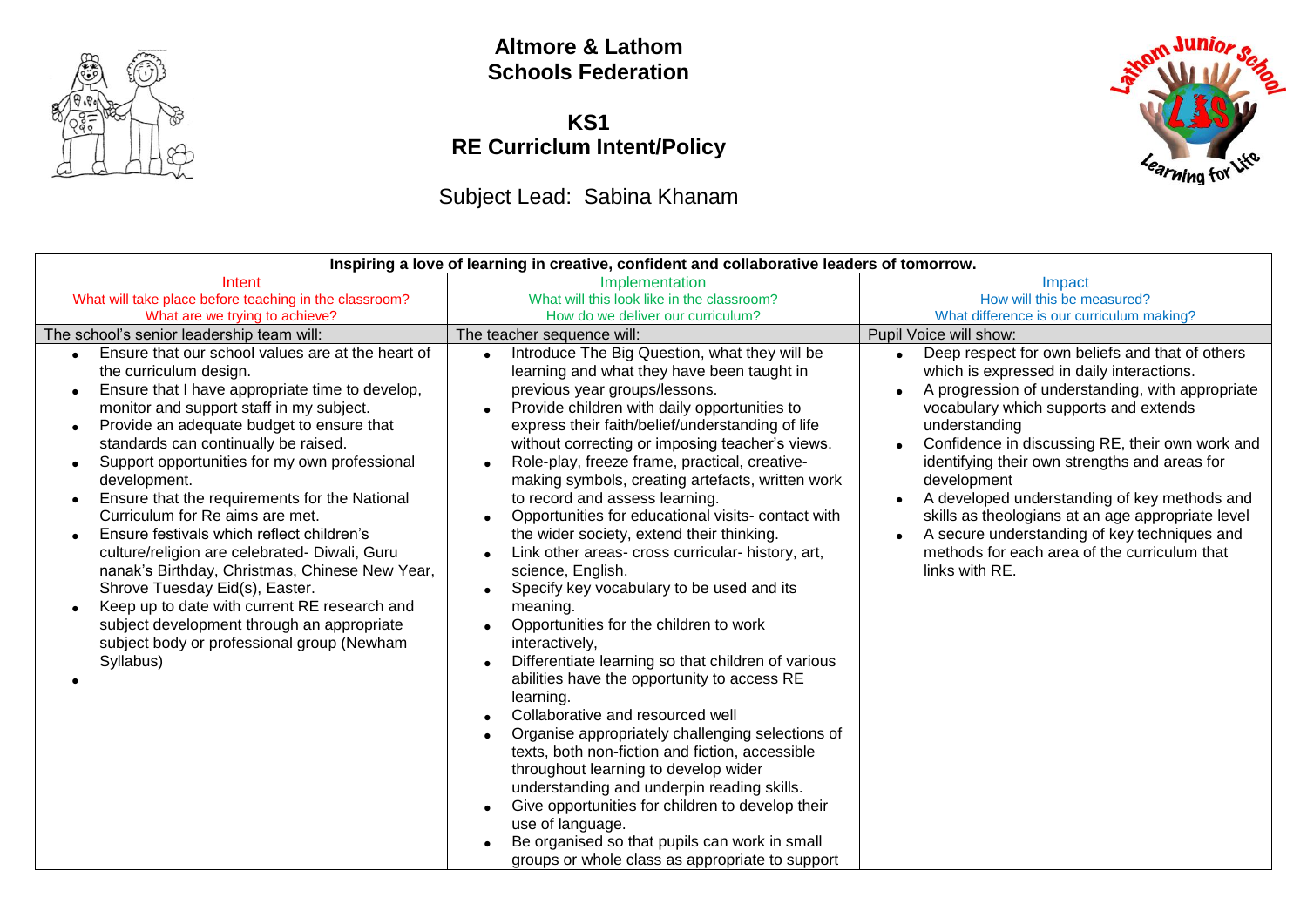

## **Altmore & Lathom Schools Federation**

#### **KS1 RE Curriclum Intent/Policy**

# Subject Lead: Sabina Khanam